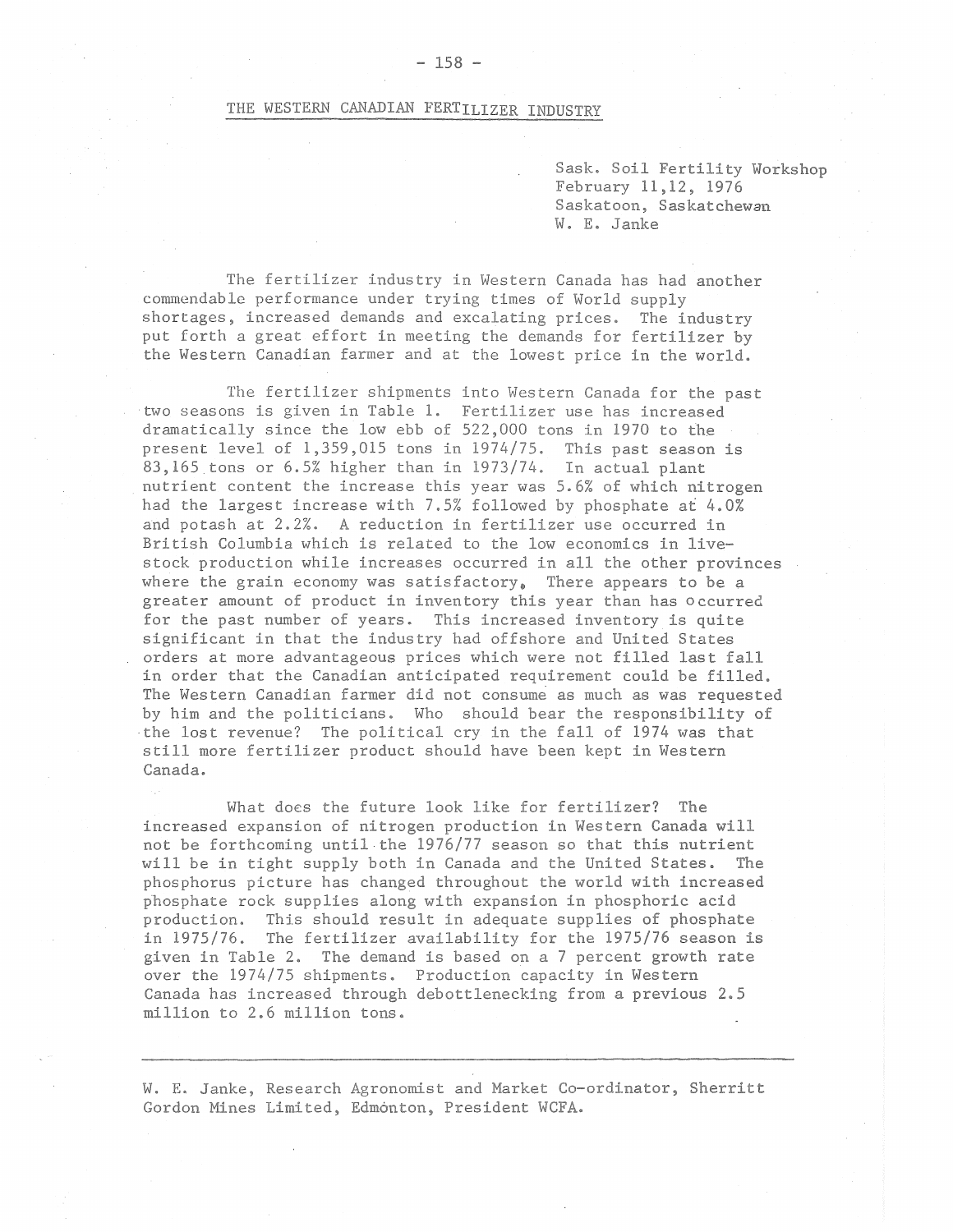Fertilizer prices in the United States have been declining with the return of adequate supplies of fertilizer materials, In relation to Canadian prices the United States prices which originally were higher have fallen in line with prices in Canada. Costs of fertilizer production are still increasing with gas prices going up and labor cost in Canada presently at somewhat higher levels than counterparts in the United States.

How much can the farmer afford to pay for fertilizer and still get a return on his investment? The provincial soil testing laboratories indicate that the application of 60 pounds of actual nitrogen (N) on soils testing low+ in available nitrogen should give the following yield increases:

> Wheat  $-10$  Bus. per acre Barley - 20 Bus. per acre Rapeseed - 7 Bus. per acre

To obtain a return of \$2.00 for each dollar invested in fertilizer, the following price for a crop must be received in relation to the specified cost of N;

| per 1b. | Cost of N | Cost of<br>60 lbs. N | Price per Bus. required to obtain \$2 return per \$1<br>invested in fertilizer |        |          |  |  |  |  |
|---------|-----------|----------------------|--------------------------------------------------------------------------------|--------|----------|--|--|--|--|
|         |           |                      | Wheat                                                                          | Barley | Rapeseed |  |  |  |  |
| .10     |           | \$6.00               | 1.20                                                                           | .60    | 1.71     |  |  |  |  |
| .15     |           | 9.00                 | 1.80                                                                           | . 90   | 2.57     |  |  |  |  |
| .20     |           | 12.00                | 2.40                                                                           | 1.20   | 3.43     |  |  |  |  |
| .25     |           | 15.00                | 3.00                                                                           | 1.50   | 4.29     |  |  |  |  |
| .30     |           | 18.00                | 3.60                                                                           | 1.80   | 5.14     |  |  |  |  |
|         |           |                      |                                                                                |        |          |  |  |  |  |

The present cost for N varies depending on product but is somewhere between 15¢ and 20¢ oer lb. of N. The price for the crops indicated are presently about  $$3.50 - 3.75$  for wheat,  $$2.00 -$ 2.10 for barley and \$6.00- 6.15 for rapeseed. Present returns are thus about \$3 for every dollar invested in fertilizer. The maximum level of fertilizer application is considered to be when \$1.50 return is obtained for every dollar invested in fertilizer. This return is considered adequate to allow for crop production risk factors.

At todays crop prices, a \$2 for \$1 invested level can be obtained with the use of nitrogen up to costs of  $30¢$  per lb. of N.

. ..

 $- 159 -$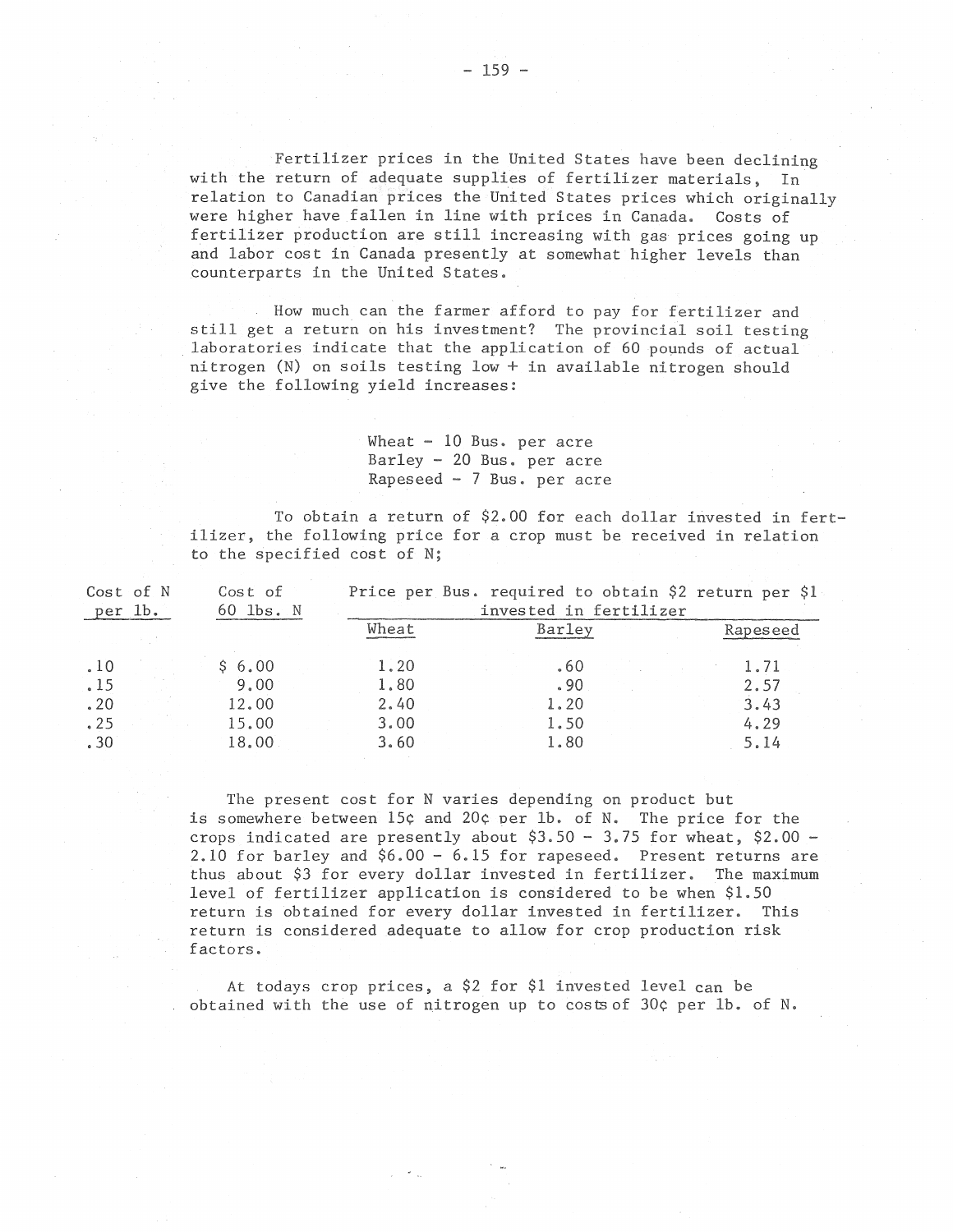|                                                                                                                          |                                                         |                                                      |                                                             |                                                         | WESTERN CANADA 1973/74 and 1974/75                                   |                                                                               |                                                               |                                                               |                                                  |                                                                               |                            |
|--------------------------------------------------------------------------------------------------------------------------|---------------------------------------------------------|------------------------------------------------------|-------------------------------------------------------------|---------------------------------------------------------|----------------------------------------------------------------------|-------------------------------------------------------------------------------|---------------------------------------------------------------|---------------------------------------------------------------|--------------------------------------------------|-------------------------------------------------------------------------------|----------------------------|
| FERTILIZER MATERIALS                                                                                                     | MAN.                                                    | 1973/74 1974/75                                      |                                                             | SASK.<br>1973/74 1974/75                                |                                                                      | ALTA.<br>1973/74 1974/75                                                      |                                                               | B.C.<br>1973/74 1974/75                                       |                                                  | <b>TOTAL</b><br>1973/74 1974/75                                               |                            |
| $46 - 0 - 0$<br>$21 - 0 - 0$<br>$34 - 0 - 0$<br>$82 - 0 - 0$<br>Nitrogen Solutions                                       | 12,667<br>10,668<br>66,744<br>21,323<br>39,541          | 26,735<br>12,668<br>79,900<br>15,250<br>18,589       | 4,717<br>5,951<br>21,210<br>1,378<br>740                    | 7,524<br>4,888<br>28,874<br>1,376<br>230                | 40,879<br>31,450<br>100,952<br>55,925<br>2,295                       | 52,584<br>36,943<br>98,913<br>64,959<br>1,447                                 | 3,400<br>5,390<br>13,313<br>$\sim$<br>m.                      | 4,597<br>3,973<br>14,509<br>$_{\rm em}$                       | 61,663<br>53,459<br>202,219<br>78,626<br>42,576  | 91,440<br>58,472<br>222,196<br>81,585<br>20,266                               |                            |
| AMMONIUM NITRATE PHSOPHATE                                                                                               |                                                         |                                                      |                                                             |                                                         |                                                                      |                                                                               |                                                               |                                                               |                                                  |                                                                               |                            |
| $23 - 23 - 0$<br>$27 - 14 - 0$<br>Other                                                                                  | 43,383<br>9,960<br>31,547                               | 46,230<br>8,104<br>31,809                            | 61,154<br>945<br>6,931                                      | 70,443<br>1,506<br>5,654                                | 55,773<br>7,629<br>21,127                                            | 56,223<br>7,775<br>18,727                                                     | 2,186<br>345<br>1,490                                         | 1,591<br>432<br>1,177                                         | 162,496<br>18,879<br>61,095                      | 174,487<br>17,817<br>57,367                                                   | <b>160</b><br>$\mathbf{I}$ |
| AMMONIUM PHOSPHATE                                                                                                       |                                                         |                                                      |                                                             |                                                         |                                                                      |                                                                               |                                                               |                                                               |                                                  |                                                                               |                            |
| $11 - 48 - 0$<br>$11 - 55 - 0$<br>$16 - 20 - 0$<br>$18 - 46 - 0$<br>Other                                                | 65,949<br>41,416<br>7,260<br>362<br>10,865              | 84,130<br>35,727<br>9,232<br>$\sim$<br>8,195         | 109,764<br>29,243<br>9,191<br>424<br>11,724                 | 154,539<br>17,855<br>11,255<br>20<br>7,227              | 120,419<br>56,105<br>34,214<br>1,066<br>10,096                       | 149,067<br>39,880<br>39,004<br>808<br>5,606                                   | 3,503<br>6,748<br>11,816<br>15,432<br>589                     | 5,283<br>3,909<br>13,629<br>1,829<br>472                      | 299,635<br>133,512<br>62,481<br>17,284<br>33,274 | 393,019<br>97,371<br>73,120<br>2,657<br>21,500                                |                            |
| Triple Superphosphate<br>Muriate of Potash<br>Sulphate of Potash<br>Sulphate of Potash Magnesia<br>Other Fert. Materials | $\alpha\alpha$<br>5,514<br>20<br>18<br>3,579<br>370,816 | $_{\rm em}$<br>6,907<br>40<br>53<br>3,269<br>386,838 | up,<br>1,332<br>$_{\rm{ex}}$<br>$\bar{a}$<br>708<br>265,412 | 336<br>1,147<br>312,874                                 | $\mathcal{L}_{\text{max}}$<br>9,299<br>77<br>305<br>4,246<br>551,857 | 96<br>11,661<br>$_{\rm orb}$<br>296<br>4,501<br>588,490                       | $\omega_{\rm B}$<br>14,595<br>397<br>1,595<br>6,966<br>87,765 | $\blacksquare$<br>10,338<br>500<br>762<br>7,812<br>70,813     | 30,740<br>494<br>1,918<br>15,499<br>1275,850     | 96<br>29,242<br>540<br>1,111<br>$-16,729$<br>1359,015                         |                            |
| Nitrogen Nutrients<br>change<br>Phosphate Nutrients<br>change<br>Potash Nutrients<br>Change                              | 94,839<br>79,767<br>3,859<br>$+21.6%$                   | 95,816<br>$+2.1%$<br>83,465<br>$+4.6%$<br>4,694      | 46,299<br>906<br>$-58.5%$                                   | 55,240<br>$+19.3%$<br>94,178 107,641<br>$+14.3%$<br>376 | 5,607                                                                | 153,198 167,203<br>$+9.1%$<br>121.078 123.006<br>$+1.6%$<br>7,757<br>$+38.3%$ | 14,625<br>17,179<br>9,858                                     | 12,841<br>$-12.2%$<br>10,456<br>$-39.1%$<br>7,846<br>$-20.4%$ | 20,230                                           | 308,961 332,100<br>$+7.5%$<br>312,202 324,568<br>$+4.0%$<br>20,673<br>$+2.2%$ |                            |
| TOTAL<br>TOTAL CHANGE                                                                                                    | 178,465 184,975<br>$+3.6%$                              |                                                      | $+15.5%$                                                    | 141,383 163,257                                         | 279,883 297,966<br>$+ 6.5%$                                          |                                                                               | 41,662                                                        | 31,143<br>$-25.2%$                                            | 641,393 677,341                                  | $+5.6%$                                                                       |                            |

ACTUAL FERTILIZER SHIPMENTS (July 1 - June 30) TO WESTERN CANADA 1973/74 and 1974/75